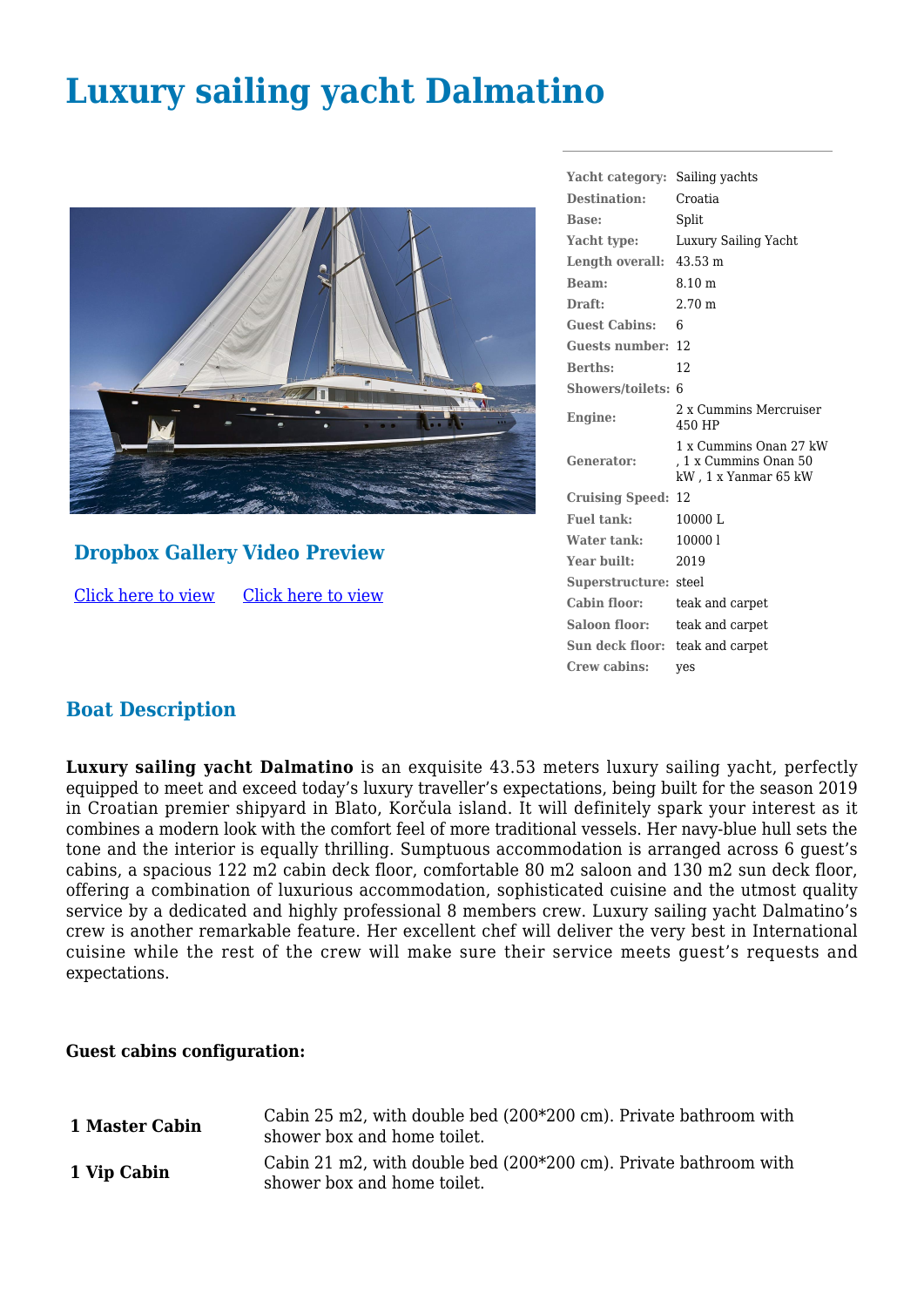## **2 Double/Twin Cabins** Cabin 12 m2, with double bed (180\*190 cm) convertible into twin beds. Private bathroom with shower box and home toilet.

**2 Twin/Double Cabins** <sup>Cabin 12 m2, with two twin beds convertible into double bed (100\*190 cm)<br>**2 Twin/Double Cabins** Private bathroom with shower box and home type toilet.</sup>

- Each of the cabins has wardrobe, 24 V/220 electricity, hair dryers, its own en suite bathroom home type with shampoo, toilet paper, soap, shower box.
- Beach towels: 3 per person per week
- Bathroom towels: 6 towels per person per week
- Additional beach or bathroom towels: on request
- Bedding info: bed sheets are included in price
- Air-condition: 24 hours/ day.
- TV in every cabin
- WiFi in every cabin
- Safe box in every cabin
- Inter phone in ever cabin
- $\bullet$  Room service available

#### **Interior**

- Air conditioning throughout guest and crew areas
- The Main Saloon combines a dining area with an elegant bar and lounge seating area with with TV, DVD,USB.
- The wooden floors, stylish furniture and decent decorations create a comfortable and relaxing feeling.
- iPad/iPod/mobile docking station
- Separate galley and crew mess

#### **Deck**

- The aft deck has a cushioned platform offering an abundance of space with a beautiful dining table for al-fresco dining
- Hard top at the aft deck providing lots of sun shade

#### **Fly bridge**

- Jacuzzi
- Spacious and comfortable sunbathing area nestled beneath the winged mast creating lots of sun shade

#### **Leisure equipment:**

- Tender boat: 6m, 70 HP Rismarine
- 2x Jet ski (Yamaha)
- Seabob
- $\bullet$  2 x SUP